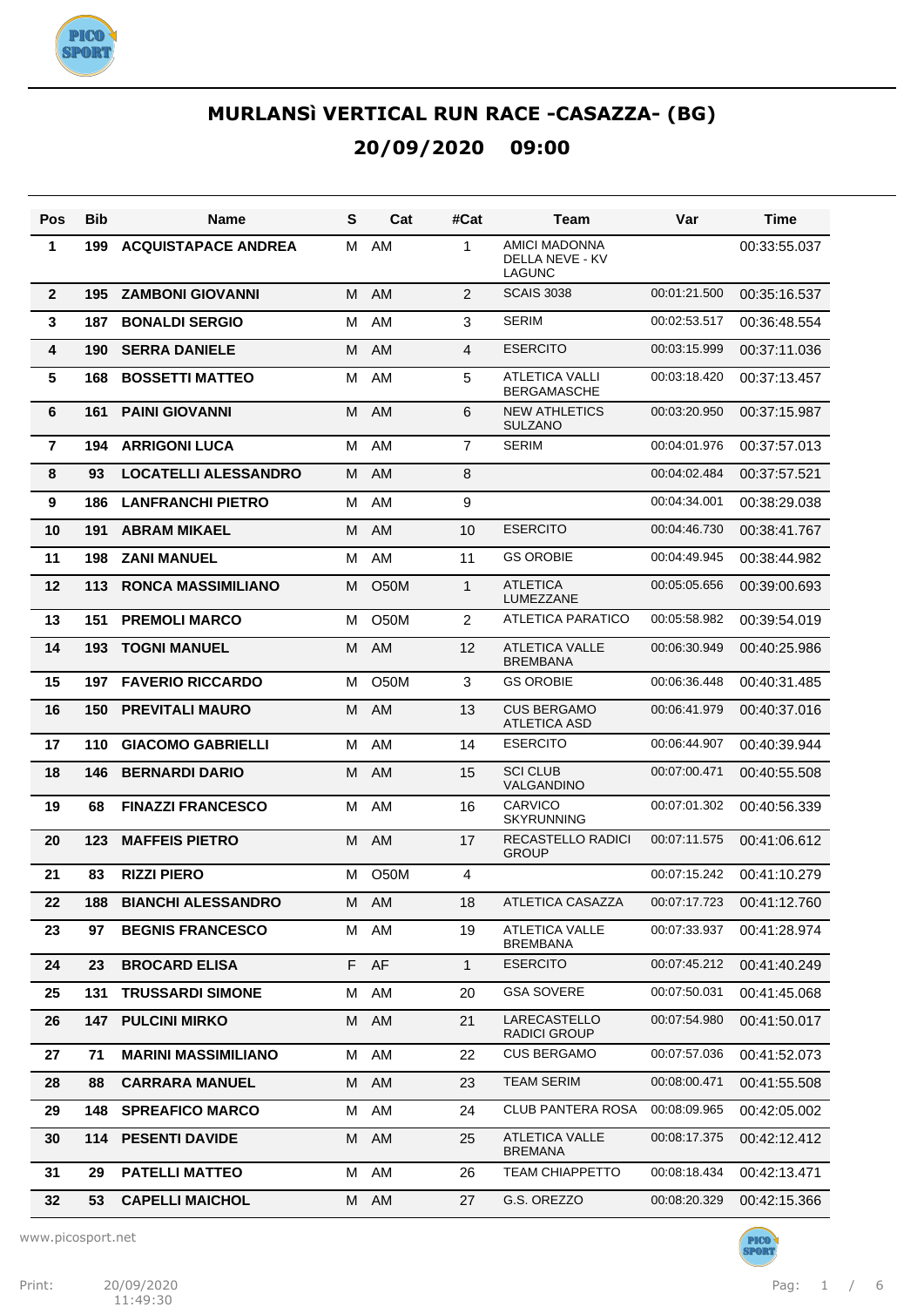

| Pos | <b>Bib</b> | <b>Name</b>                                | S | Cat               | #Cat           | Team                                            | Var          | Time         |
|-----|------------|--------------------------------------------|---|-------------------|----------------|-------------------------------------------------|--------------|--------------|
| 33  | 119        | <b>BELTRAMI CARLO</b>                      | м | AM                | 28             | LA RECASTELLO<br><b>RADICI GROUP</b>            | 00:08:21.094 | 00:42:16.131 |
| 34  | 86         | <b>GHEZA LUCA</b>                          | M | AM                | 29             |                                                 | 00:08:21.221 | 00:42:16.258 |
| 35  | 149        | <b>LONGHI ROBERTO</b>                      | м | <b>O50M</b>       | 5              | <b>POLISPORTIVA</b><br>VILLESE                  | 00:08:22.465 | 00:42:17.502 |
| 36  | 87         | <b>ROTA MARTIR ENRICO</b>                  | м | AM                | 30             | <b>CARVICO</b><br><b>SKYRUNNING</b>             | 00:08:24.715 | 00:42:19.752 |
| 37  | 78         | <b>SOLDANI GIORGIO</b>                     | м | AM                | 31             | <b>CUS BERGAMO</b>                              | 00:08:27.246 | 00:42:22.283 |
| 38  | 139        | <b>SUARDI GIORDANO</b>                     | м | AM                | 32             |                                                 | 00:08:37.982 | 00:42:33.019 |
| 39  | 172        | <b>CALUFETTI PIETRO</b>                    | м | <b>O50M</b>       | 6              | <b>US MALONNO</b>                               | 00:08:38.599 | 00:42:33.636 |
| 40  | 134        | <b>ROVELLI GIORGIO</b>                     | м | <b>O50M</b>       | $\overline{7}$ | <b>G.S. OROBIE</b>                              | 00:08:41.760 | 00:42:36.797 |
| 41  | 167        | <b>RICCARDI CRISTIAN</b>                   | M | AM                | 33             |                                                 | 00:08:51.860 | 00:42:46.897 |
| 42  | 173        | <b>ZANETTI OMAR</b>                        | м | AM                | 34             | <b>ATLETICA PARATICO</b>                        | 00:08:55.339 | 00:42:50.376 |
| 43  | 144        | <b>VAIRA VITTORIO</b>                      | м | AM                | 35             | <b>US MALONNO</b>                               | 00:08:59.472 | 00:42:54.509 |
| 44  | 46         | <b>GALGANO ANGELO</b><br><b>RAFFAELE</b>   | м | <b>O50M</b>       | 8              |                                                 | 00:09:15.358 | 00:43:10.395 |
| 45  | 142        | <b>FUMAGALLI MARCO VITTORIO</b>            | м | AM                | 36             | <b>ASD RUNNERS</b><br><b>BERGAMO</b>            | 00:09:37.472 | 00:43:32.509 |
| 46  | 101        | <b>ARRIGONI LUCA</b>                       | м | AM                | 37             | <b>DYNAMIC CLUB</b><br><b>BERGAMO</b>           | 00:09:39.163 | 00:43:34.200 |
| 47  | 95         | <b>BONALDI RUBEN</b>                       | м | AM                | 38             | G.S. OROBIE                                     | 00:09:41.681 | 00:43:36.718 |
| 48  | 32         | <b>LONGA MASSIMILIANO</b>                  | M | AM                | 39             |                                                 | 00:09:46.920 | 00:43:41.957 |
| 49  | 94         | <b>OPRANDI SIMONE</b>                      | м | AM                | 40             | <b>ATLETICA VALLE</b><br><b>BREMBANA</b>        | 00:09:56.437 | 00:43:51.474 |
| 50  | 73         | <b>TASSI PIER</b>                          | м | <b>O50M</b>       | 9              | ATL. LUMEZZANE                                  | 00:10:15.749 | 00:44:10.786 |
| 51  | 62         | <b>MOLINARI MARIO</b>                      | м | AM                | 41             | A.S.D SULZANO                                   | 00:10:21.046 | 00:44:16.083 |
| 52  | 140        | <b>MIGLIAVACCA</b><br><b>PIETROALBERTO</b> | м | AM                | 42             | <b>BG891 EROCK TEAM</b>                         | 00:10:25.717 | 00:44:20.754 |
| 53  | 164        | <b>TOMMASONI PAOLO GUERINO</b>             | M | <b>O50M</b>       | 10             | <b>ATLETICA</b><br>LUMEZZANE                    | 00:10:31.604 | 00:44:26.641 |
| 54  | 25         | <b>COLOMBO LAURA</b>                       |   | F AF              | $\overline{2}$ | <b>ESERCITO</b>                                 | 00:10:57.685 | 00:44:52.722 |
| 55  | 89         | <b>VALOTI MICHELE</b>                      |   | M AM              | 43             |                                                 | 00:11:03.942 | 00:44:58.979 |
| 56  | 166        | <b>COLOMBI MICHAEL</b>                     | м | AM                | 44             | <b>ASD POLISPORTIVA</b><br><b>ENDINE GAIANO</b> | 00:11:09.601 | 00:45:04.638 |
| 57  | 84         | <b>MOLOGNI FABRIZIO</b>                    | М | AM                | 45             | <b>RUNNING TORRE DE'</b><br>ROVERI              | 00:11:23.945 | 00:45:18.982 |
| 58  | 31         | <b>RUGGERI ANDREA</b>                      | М | AM                | 46             | RUNNING TORRE DE<br>ROVERI                      | 00:11:31.908 | 00:45:26.945 |
| 59  | 41         | <b>PRESTINI GIOVANNI</b>                   | м | O50M              | 11             | CLUB PANTERA ROSA                               | 00:11:40.860 | 00:45:35.897 |
| 60  | 69         | <b>PERSICO FABRIZIO</b>                    | M | AM                | 47             | CLUB PANTERA ROSA                               | 00:12:02.754 | 00:45:57.791 |
| 61  | 120        | <b>ROBECCHI GIORGIO</b>                    | м | AM                | 48             | LA RECASTELLO<br><b>RADICI GROUP</b>            | 00:12:28.030 | 00:46:23.067 |
| 62  | 8          | <b>RIVA IPPOLITA</b>                       | F | AF                | 3              | <b>RUNNERS BERGAMO</b>                          | 00:12:30.237 | 00:46:25.274 |
| 63  | 122        | <b>BAZZANA DARIO</b>                       | м | AM                | 49             | LA RECASTELLO<br>RADICI GROUP                   | 00:12:33.526 | 00:46:28.563 |
| 64  |            | <b>192 GABRIELI GIANPIERO</b>              | м | O <sub>5</sub> 0M | 12             | <b>ATLETICA PARATICO</b>                        | 00:12:45.174 | 00:46:40.211 |

www.picosport.net

**PICO<sup>.</sup>**<br>SPORT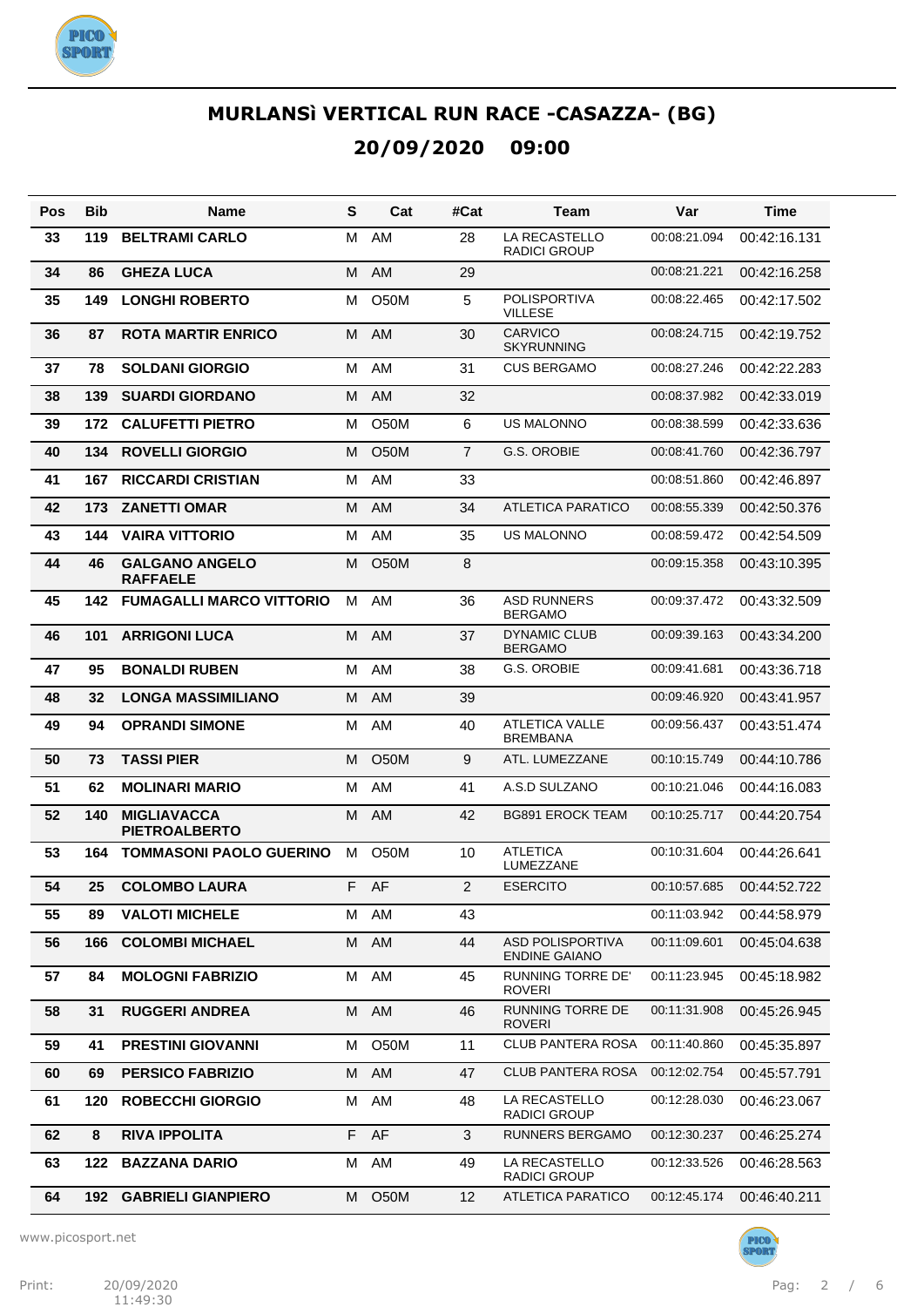

| Pos | Bib | <b>Name</b>                                 | S | Cat               | #Cat           | Team                                                           | Var          | Time         |
|-----|-----|---------------------------------------------|---|-------------------|----------------|----------------------------------------------------------------|--------------|--------------|
| 65  | 160 | <b>SALLUSTIO UMBERTO</b>                    | M | AM                | 50             | <b>ATLETICA STEZZANO</b>                                       | 00:12:55.852 | 00:46:50.889 |
| 66  | 20  | <b>CAROBBIO NIVES</b>                       | F | O <sub>5</sub> OF | $\mathbf{1}$   | <b>ATLETICA PARATICO</b>                                       | 00:12:59.186 | 00:46:54.223 |
| 67  | 80  | <b>GATTI ALBERTO</b>                        | м | <b>O50M</b>       | 13             | <b>ATLETICA PARATICO</b>                                       | 00:13:01.959 | 00:46:56.996 |
| 68  | 70  | <b>GAMBA MARCO</b>                          | M | AM                | 51             | <b>CARVICOSKYRUNNIN</b><br>G                                   | 00:13:02.997 | 00:46:58.034 |
| 69  | 36  | <b>MAZZA FRANCESCO</b>                      | М | AM                | 52             | <b>TEAM CHIAPPETTO</b>                                         | 00:13:03.366 | 00:46:58.403 |
| 70  | 121 | <b>OCCIONI GIULIANO</b>                     | M | AM                | 53             | LA RECASTELLO<br><b>RADICI GROUP</b>                           | 00:13:10.025 | 00:47:05.062 |
| 71  | 100 | <b>FINAZZI PIERGIOVANNI</b>                 | M | AM                | 54             |                                                                | 00:13:11.149 | 00:47:06.186 |
| 72  | 105 | <b>CURNIS FRANCESCO</b>                     | м | <b>O50M</b>       | 14             | <b>BG036 ATLETICA</b><br><b>SALETTI</b>                        | 00:13:13.859 | 00:47:08.896 |
| 73  | 27  | <b>SONZOGNI CRISTINA</b>                    | F | AF                | 4              | <b>ERICK TEAM</b>                                              | 00:13:18.148 | 00:47:13.185 |
| 74  | 30  | <b>FLACCADORI GIOVAN</b><br><b>BATTISTA</b> | М | AM                | 55             | <b>GSA SOVERE</b>                                              | 00:13:19.628 | 00:47:14.665 |
| 75  | 43  | <b>MAGGI MATTEO</b>                         | M | AM                | 56             | ATLETICA STEZZANO                                              | 00:13:22.831 | 00:47:17.868 |
| 76  | 74  | <b>MAFFEIS SIMONE</b>                       | м | AM                | 57             | LA RECASTELLO<br><b>RADICI GROUP</b>                           | 00:13:23.219 | 00:47:18.256 |
| 77  | 24  | <b>CASSOL FEDERICA</b>                      | F | AF                | 5              | <b>ESERCITO</b>                                                | 00:13:27.174 | 00:47:22.211 |
| 78  | 38  | <b>CORTESI MICHELE</b>                      | м | <b>AM</b>         | 58             |                                                                | 00:13:33.613 | 00:47:28.650 |
| 79  | 143 | <b>MARCHETTI LUCA</b>                       | M | AM                | 59             | ATLETICA LA TORRE                                              | 00:13:34.689 | 00:47:29.726 |
| 80  | 115 | <b>BELOTTI MIRKO</b>                        | м | <b>AM</b>         | 60             | AMI VALLEY SSD                                                 | 00:13:45.044 | 00:47:40.081 |
| 81  | 92  | <b>MORONI ANDREA LUCIANO</b>                | м | AM                | 61             | ASD. GAN NEMBRO                                                | 00:13:51.915 | 00:47:46.952 |
| 82  | 102 | <b>MAFFIULETTI FEDERICO</b>                 | м | O <sub>5</sub> 0M | 15             | <b>ALTITUDE RACE</b>                                           | 00:14:00.368 | 00:47:55.405 |
| 83  | 116 | <b>CAMPANA ALFIO</b>                        | м | O <sub>5</sub> 0M | 16             | LA RECASTELLO<br><b>RADICI GROUP</b>                           | 00:14:05.786 | 00:48:00.823 |
| 84  | 35  | <b>AMAGLIO MATTEO</b>                       | M | AM                | 62             | <b>TEAM CHIAPPETTO</b>                                         | 00:14:06.867 | 00:48:01.904 |
| 85  | 154 | <b>RUSSO MASSIMILIANO</b>                   | м | AM                | 63             | <b>ATLETICA CASAZZA</b>                                        | 00:14:07.132 | 00:48:02.169 |
| 86  | 174 | <b>CHIGGIATO FABRIZIO</b>                   | M | O <sub>5</sub> 0M | 17             | <b>CARD ATLETICA</b>                                           | 00:14:07.541 | 00:48:02.578 |
| 87  | 5   | <b>BIANCHINI TIZIANA</b>                    | F | AF                | 6              | LEGNAMI<br>PELLEGRINELLI                                       | 00:14:14.735 | 00:48:09.772 |
| 88  | 28  | <b>BIANCHI BEATRICE</b>                     |   | F AF              | $\overline{7}$ | ATLETICA CASAZZA                                               | 00:14:22.129 | 00:48:17.166 |
| 89  | 118 | <b>BARONI ANTONIO</b>                       | м | O <sub>5</sub> 0M | 18             | <b>SERIM</b>                                                   | 00:14:22.526 | 00:48:17.563 |
| 90  | 158 | <b>BIANCHI AGOSTINO</b>                     |   | M AM              | 64             | <b>POLISPORTIVA</b><br><b>COMUNALE ENDINE</b><br><b>GAIANO</b> | 00:14:24.855 | 00:48:19.892 |
| 91  | 107 | <b>BERTOLDINI TADDEO</b>                    |   | M AM              | 65             | A.S.D. FALCHI LECCO                                            | 00:14:25.824 | 00:48:20.861 |
| 92  | 112 | <b>COFFETTI MARCO</b>                       |   | M AM              | 66             | RUNNERS BERGAMO                                                | 00:14:30.049 | 00:48:25.086 |
| 93  | 49  | <b>CAVALLERI GIOVANNI</b>                   | м | AM                | 67             | ATLETICA COLOGNO                                               | 00:14:30.302 | 00:48:25.339 |
| 94  | 47  | <b>CAMBIANICA MICHELE</b>                   | М | AM                | 68             | <b>GSA SOVERE</b>                                              | 00:14:32.560 | 00:48:27.597 |
| 95  | 82  | <b>CEREA MARCO</b>                          | м | AM                | 69             | G.S.A. SOVERE                                                  | 00:14:33.808 | 00:48:28.845 |
| 96  | 171 | <b>CALVETTI LUCIANO</b>                     | М | AM                | 70             | <b>US MALONNO</b>                                              | 00:14:37.304 | 00:48:32.341 |
| 97  | 175 | <b>FRAQUELLI GIANCARLO</b>                  | м | O50M              | 19             |                                                                | 00:14:37.789 | 00:48:32.826 |

www.picosport.net

PICO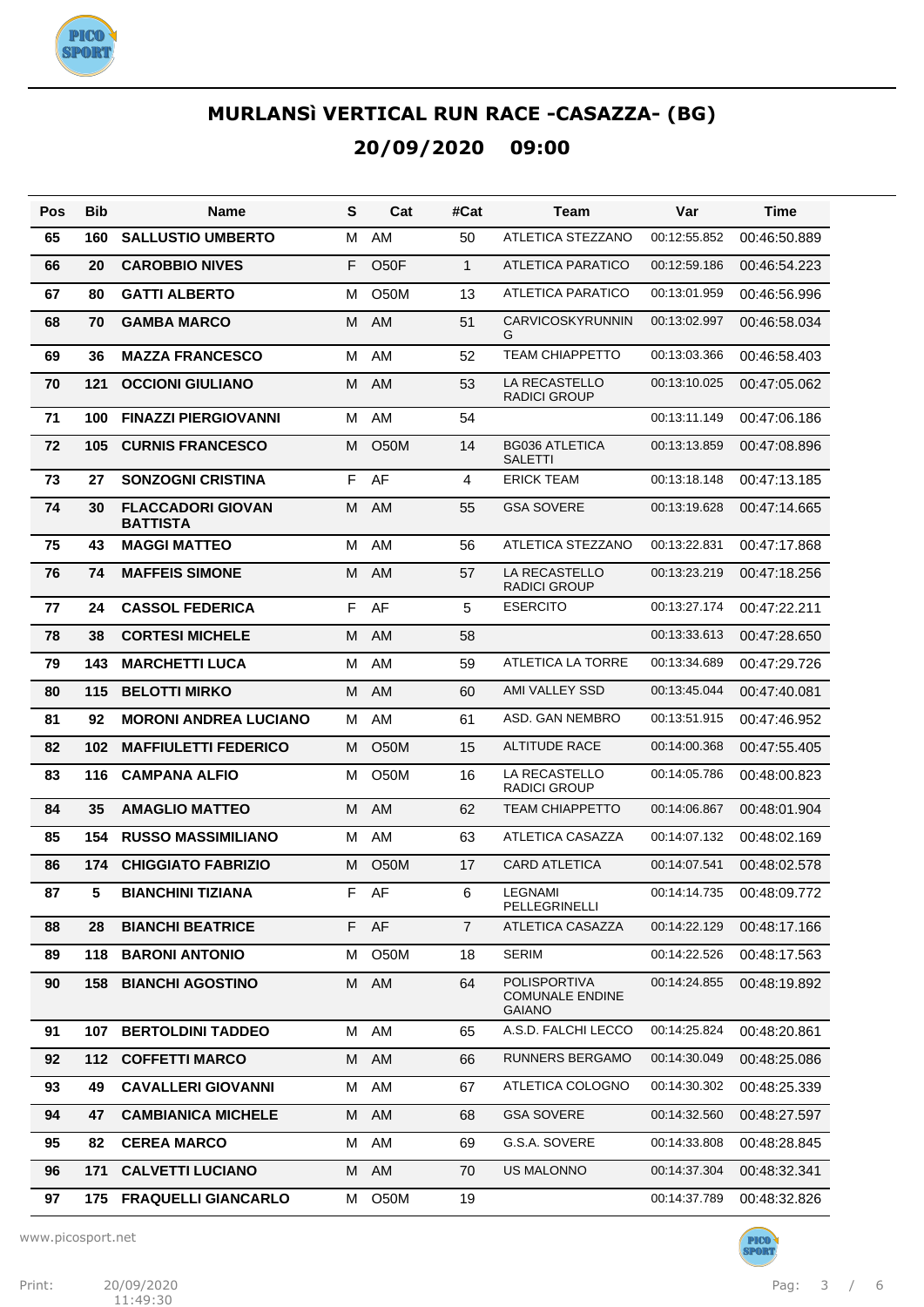

| Pos | Bib          | <b>Name</b>                | S | Cat               | #Cat | Team                                      | Var          | Time         |
|-----|--------------|----------------------------|---|-------------------|------|-------------------------------------------|--------------|--------------|
| 98  | 37           | <b>FINAZZI DANIELE</b>     | M | AM                | 71   | <b>RUNNING TORRE DE</b><br><b>ROVERI</b>  | 00:14:38.839 | 00:48:33.876 |
| 99  | 125          | <b>GELMI SERGIO</b>        | м | <b>O50M</b>       | 20   | LA RECASTELLO<br><b>RADICI GROUP</b>      | 00:14:42.736 | 00:48:37.773 |
| 100 | 22           | <b>PELLICIOLI ELISA</b>    | F | O <sub>5</sub> OF | 2    | <b>ATLETICA</b><br>LUMEZZANE              | 00:14:43.666 | 00:48:38.703 |
| 101 | 54           | <b>PICCINELLI ENRICO</b>   | M | AM                | 72   | <b>RUNCARD</b>                            | 00:14:46.302 | 00:48:41.339 |
| 102 | 103          | <b>BRIGNOLI ROBERTO</b>    | M | AM                | 73   | <b>RUNNING TORRE DE'</b><br><b>ROVERI</b> | 00:14:47.109 | 00:48:42.146 |
| 103 | 124          | <b>ACERBIS IVAN</b>        | м | AM                | 74   | G.S. OREZZO                               | 00:14:47.240 | 00:48:42.277 |
| 104 | 141          | <b>CORTESI FLORENZIO</b>   | м | <b>O50M</b>       | 21   | <b>ATLETICA VALLE</b><br><b>BREMBANA</b>  | 00:14:51.678 | 00:48:46.715 |
| 105 | 42           | <b>PATELLI ANDREA</b>      | M | AM                | 75   | <b>TEAM CHIAPPETTO</b>                    | 00:14:58.325 | 00:48:53.362 |
| 106 | 108          | <b>FINAZZI GIACOMO</b>     | M | <b>O50M</b>       | 22   | <b>GSA SOVERE</b>                         | 00:15:05.573 | 00:49:00.610 |
| 107 | 99           | <b>GHILARDI FEDERICO</b>   | M | AM                | 76   |                                           | 00:15:07.378 | 00:49:02.415 |
| 108 | 170          | <b>TORCHITTI VITTORIO</b>  | M | <b>O50M</b>       | 23   | LA RECASTELLO<br><b>RADICI GROUP</b>      | 00:15:18.799 | 00:49:13.836 |
| 109 | 169          | <b>PEZZOTTA MAURO</b>      | м | <b>O50M</b>       | 24   | <b>VILLESE RUNNING</b>                    | 00:15:28.800 | 00:49:23.837 |
| 110 | 34           | <b>ROSSAINI DAVIDE</b>     | M | <b>AM</b>         | 77   | <b>GSA SOVERE</b>                         | 00:15:32.352 | 00:49:27.389 |
| 111 | 165          | <b>NASTRUT VASILICA</b>    | F | AF                | 8    |                                           | 00:15:33.815 | 00:49:28.852 |
| 112 | 9            | <b>ARRIGONI GIULIANA</b>   | F | O <sub>5</sub> OF | 3    | <b>SERIM</b>                              | 00:15:35.448 | 00:49:30.485 |
| 113 | 40           | <b>FUMAGALLI FRANCESCO</b> | M | AM                | 78   | ATLETICA STEZZANO                         | 00:15:36.817 | 00:49:31.854 |
| 114 | 76           | <b>BENICCHIO MAURO</b>     | M | AM                | 79   | <b>CARVICO</b><br><b>SKYRUNNING</b>       | 00:15:38.453 | 00:49:33.490 |
| 115 | 162          | <b>NEZOSI ENRICO</b>       | м | AM                | 80   |                                           | 00:15:41.834 | 00:49:36.871 |
| 116 | 104          | <b>ZANCHI LUCA</b>         | м | AM                | 81   | <b>RUNNERS BERGAMO</b>                    | 00:15:47.076 | 00:49:42.113 |
| 117 | 137          | <b>BOFFETTI LUCA</b>       | М | <b>O50M</b>       | 25   | <b>SERIM</b>                              | 00:15:56.188 | 00:49:51.225 |
| 118 | 145          | <b>CAPELLI ANDREA</b>      | м | AM                | 82   |                                           | 00:16:05.909 | 00:50:00.946 |
| 119 | 55           | <b>BERTAZZOLI MARCO</b>    | м | AM                | 83   | <b>ATLETICA PARATICO</b>                  | 00:16:08.785 | 00:50:03.822 |
| 120 | 61           | <b>CORTE ANDREA</b>        |   | M AM              | 84   | CAMISANO RUNNING<br>A.S.D                 | 00:16:17.008 | 00:50:12.045 |
| 121 | 98           | <b>PATERA GABRIELE</b>     | М | AM                | 85   |                                           | 00:16:21.862 | 00:50:16.899 |
| 122 | 117          | <b>CARISSIMI ALEX</b>      | M | AM                | 86   | ASD CARVICO SKY<br><b>RUNNING</b>         | 00:16:24.262 | 00:50:19.299 |
| 123 | 48           | <b>ACQUATI DAVIDE</b>      | м | O50M              | 26   | <b>GSA SOVERE</b>                         | 00:16:28.800 | 00:50:23.837 |
| 124 | 106          | <b>CURNIS ROBERTO</b>      | М | AM                | 87   | <b>BG036 ATLETICA</b><br><b>SALETTI</b>   | 00:16:43.305 | 00:50:38.342 |
| 125 | 66           | <b>ZAPPELLA ROBERTO</b>    | м | AM                | 88   | ATL. VALLE<br><b>BREMBANA</b>             | 00:16:49.469 | 00:50:44.506 |
| 126 | 81           | <b>BADOLATO LUCA</b>       | M | AM                | 89   |                                           | 00:17:17.420 | 00:51:12.457 |
| 127 | $\mathbf{2}$ | <b>MAGNO UMBERTA</b>       | F | AF                | 9    | <b>MALONNO</b>                            | 00:17:17.487 | 00:51:12.524 |
| 128 | 126          | <b>MERLA LUCIANO</b>       | м | O <sub>5</sub> 0M | 27   | LA RECASTELLO<br><b>RADICI GROUP</b>      | 00:17:24.973 | 00:51:20.010 |
| 129 | 152          | <b>SOLENNITÁ GIULIO</b>    | М | AM                | 90   | RECASTELLO RADICI<br><b>GROUP</b>         | 00:17:37.600 | 00:51:32.637 |

www.picosport.net



PICO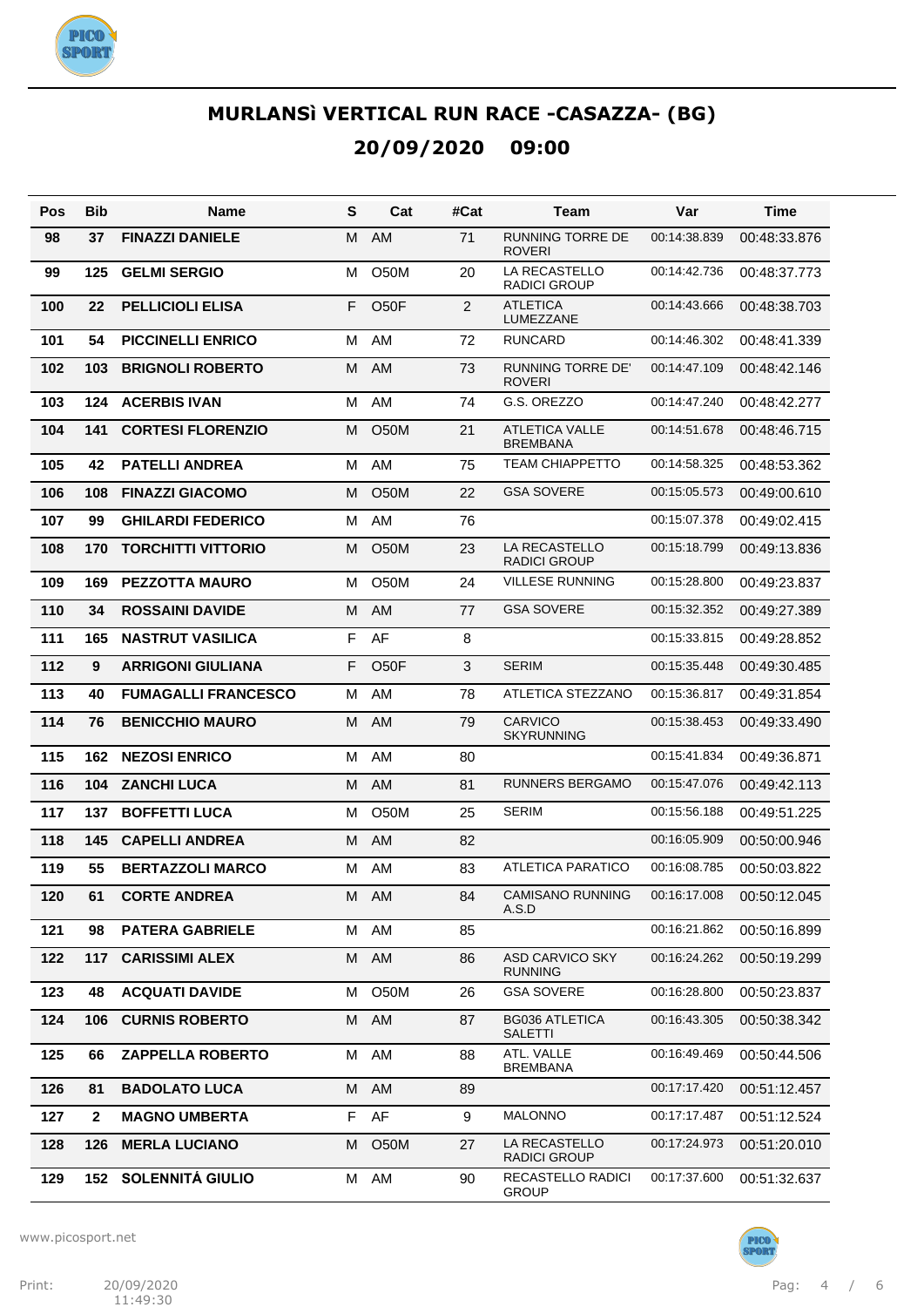

| Pos | <b>Bib</b> | Name                                       | S  | Cat               | #Cat           | Team                                     | Var          | Time         |
|-----|------------|--------------------------------------------|----|-------------------|----------------|------------------------------------------|--------------|--------------|
| 130 | 12         | <b>BONTEMPI ALESSANDRA</b>                 | F  | AF                | 10             | <b>GSA SOVERE</b>                        | 00:17:41.185 | 00:51:36.222 |
| 131 | 129        | <b>TRUSSARDI CLAUDIO</b>                   | м  | <b>O50M</b>       | 28             | <b>GSA SOVERE</b>                        | 00:17:48.714 | 00:51:43.751 |
| 132 | 4          | <b>FELICIANI ROBERTA</b>                   | F. | AF                | 11             | PODISTI DUE<br><b>CASTELLI</b>           | 00:17:54.703 | 00:51:49.740 |
| 133 | 130        | <b>MILESI EMANUELE</b>                     | м  | AM                | 91             | RUNNERS BERGAMO                          | 00:18:02.470 | 00:51:57.507 |
| 134 | 50         | <b>MELILUCA</b>                            | M  | AM                | 92             |                                          | 00:18:14.284 | 00:52:09.321 |
| 135 | 56         | <b>DRIOUICH RACHID</b>                     | м  | <b>O50M</b>       | 29             |                                          | 00:18:47.494 | 00:52:42.531 |
| 136 | 60         | <b>TRAPLETTI ANDREA</b>                    | M  | AM                | 93             |                                          | 00:19:04.986 | 00:53:00.023 |
| 137 | 135        | <b>AGOSTA EROS</b>                         | м  | <b>O50M</b>       | 30             | RUNNERS BERGAMO                          | 00:19:17.171 | 00:53:12.208 |
| 138 | 72         | <b>MICHELETTI PAOLO</b>                    | M  | AM                | 94             |                                          | 00:19:35.937 | 00:53:30.974 |
| 139 | 58         | <b>COLOMBI GIANLUIGI</b>                   | м  | <b>O50M</b>       | 31             |                                          | 00:19:46.746 | 00:53:41.783 |
| 140 | 15         | <b>NEGRI FEDERICA</b>                      | F  | AF                | 12             | <b>SERIM</b>                             | 00:19:55.637 | 00:53:50.674 |
| 141 | 57         | <b>ALESSIO ANDREA</b>                      | M  | AM                | 95             |                                          | 00:20:07.485 | 00:54:02.522 |
| 142 | 17         | <b>GIUPPONI DANIELA</b>                    | F  | O <sub>5</sub> OF | $\overline{4}$ | <b>ATLETICA VALLE</b><br><b>BREMBANA</b> | 00:20:14.129 | 00:54:09.166 |
| 143 | 91         | <b>PESENTI MARCO</b>                       | м  | AM                | 96             |                                          | 00:20:46.105 | 00:54:41.142 |
| 144 | 127        | <b>MASTROSIMONE DAVIDE</b>                 | м  | AM                | 97             |                                          | 00:20:57.430 | 00:54:52.467 |
| 145 | 90         | <b>SANA ANDREA</b>                         | м  | AM                | 98             |                                          | 00:20:59.357 | 00:54:54.394 |
| 146 | 189        | <b>COMPAGNONI DANIELE</b>                  | M  | AM                | 99             | <b>ESERCITO</b>                          | 00:21:29.336 | 00:55:24.373 |
| 147 | 64         | <b>BADONI GUIDO</b>                        | м  | O50M              | 32             | PODISTI DUE<br><b>CASTELLI</b>           | 00:21:43.443 | 00:55:38.480 |
| 148 | 79         | <b>CANTAMESSE MAURO</b>                    | м  | AM                | 100            |                                          | 00:21:56.165 | 00:55:51.202 |
| 149 | 65         | <b>CASTELLI ANGELO</b>                     | м  | AM                | 101            | PODISTI DUE<br><b>CASTELLI</b>           | 00:21:57.197 | 00:55:52.234 |
| 150 | 14         | <b>CAMANINI LELIA MARIA</b>                | F  | O <sub>50</sub> F | 5              | <b>ATLETICA REBO</b><br><b>GUSSAGO</b>   | 00:22:23.640 | 00:56:18.677 |
| 151 | 133        | <b>GAMBIRASIO ALBERTO</b>                  | м  | O50M              | 33             | <b>RUNNERS BERGAMO</b>                   | 00:22:41.892 | 00:56:36.929 |
| 152 | 3          | <b>MISTRINI MOIRA</b>                      | F. | AF                | 13             |                                          | 00:22:45.440 | 00:56:40.477 |
| 153 | 39         | <b>MENI GIUSEPPE</b>                       |    | M AM              | 102            | <b>GSA SOVERE</b>                        | 00:22:47.042 | 00:56:42.079 |
| 154 | 51         | <b>COLOMBI LUIGI</b>                       | М  | O50M              | 34             | <b>ALTITUDE RACE</b>                     | 00:23:01.227 | 00:56:56.264 |
| 155 | 155        | <b>CAPOFERRI MIRCO</b>                     | М  | AM                | 103            | ATL. FRIMAS                              | 00:23:02.048 | 00:56:57.085 |
| 156 | 157        | <b>ISONNI ANGELO</b>                       | М  | O50M              | 35             | LEGNAMI<br>PELLEGRINELLI                 | 00:24:12.783 | 00:58:07.820 |
| 157 | 26         | <b>MORZENTI LISA</b>                       | F. | AF                | 14             |                                          | 00:24:15.566 | 00:58:10.603 |
| 158 | 138        | <b>GATTI ALESSANDRO</b>                    | м  | O <sub>5</sub> 0M | 36             |                                          | 00:24:20.846 | 00:58:15.883 |
| 159 | 19         | <b>BRESCIANI PAOLA</b>                     | F  | AF                | 15             | <b>TEAM CHIAPPETTO</b>                   | 00:24:26.828 | 00:58:21.865 |
| 160 | 96         | <b>BRESCIANI FEDERICO</b>                  | М  | O <sub>5</sub> 0M | 37             | ATLETICA CASAZZA                         | 00:25:50.018 | 00:59:45.055 |
| 161 | 18         | <b>CONTESSI ALESSIA</b><br><b>BRUNELLA</b> | F. | AF                | 16             | <b>GSA SOVERE</b>                        | 00:26:26.569 | 01:00:21.606 |
| 162 | 136        | <b>BONASSI LUCIANO</b>                     | M  | O <sub>5</sub> 0M | 38             | <b>ATLETICA PARATICO</b>                 | 00:26:27.850 | 01:00:22.887 |

www.picosport.net



**PICO<sup>.</sup>**<br>SPORT